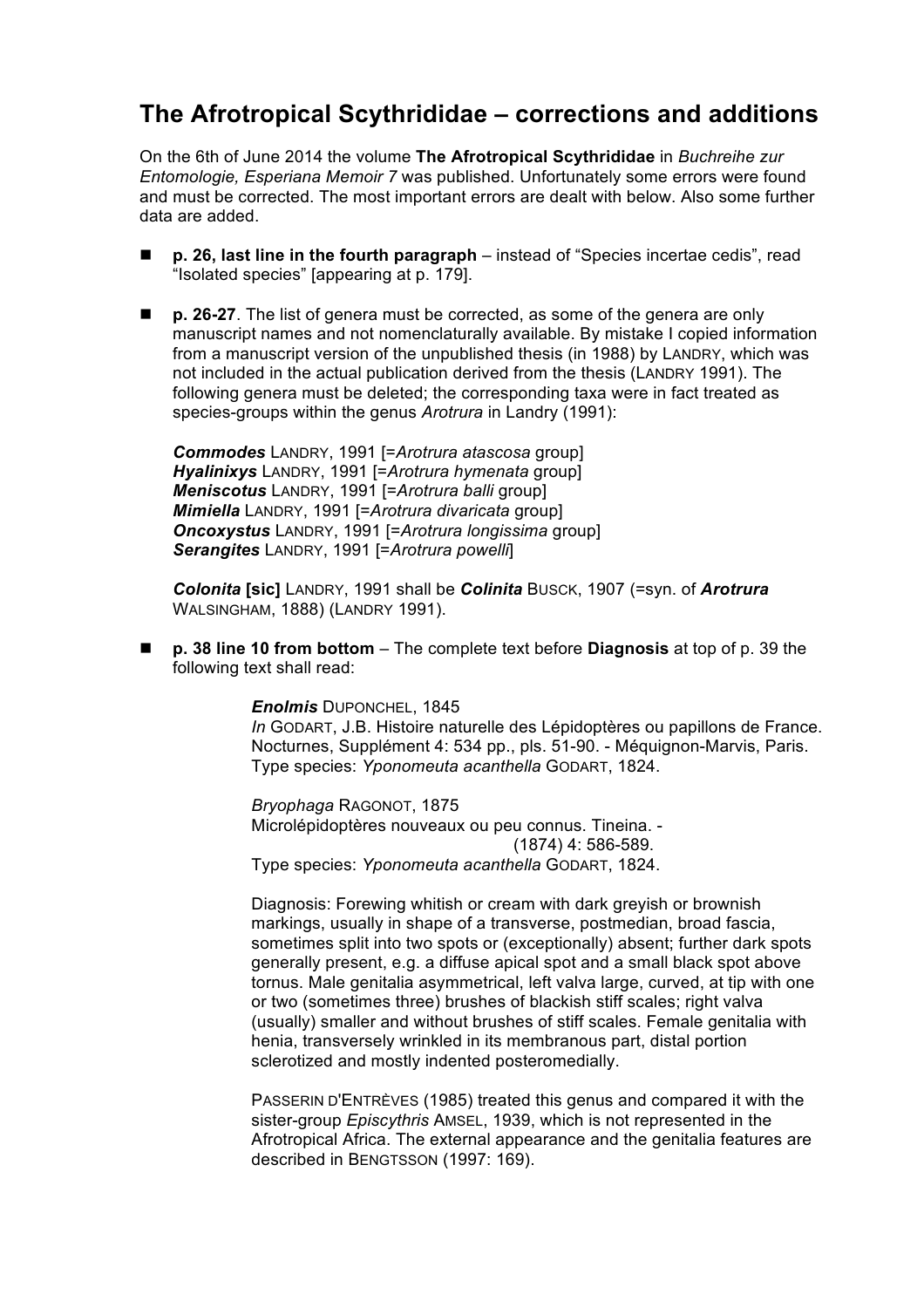**6.** *Enolmis arabica* PASSERIN D'ENTRÈVES, 1986 Fauna of Saudi Arabia 8: 256. Type locality: Saudi Arabia, Al Dalhan, near Ash Sharayi. Holotype in MFN.

> *Enolmis jemenensis* BENGTSSON, 2002 **syn. nov.** Esperiana, Bd. 9: 62. Type locality: Yemen, Prov. Hudaydah, Jabel, Burra. Holotype in ZMUC.

■ **p. 45 line 22 from bottom** – The beginning of the list of synonymies shall read:

*Eretmocera lunifera* ZELLER, 1852 Lepidoptera Microptera quae J.A.Wahlberg in Caffrorum Terra collegit: 100. Synonymized by MEYRICK 1917b: 62. Type locality: [South Africa] Natal. Holotype in NHRS.

[etc.]

■ **p. 67** – The label of the holotype of 48. *Haploscythris ochrosuffusella* spec. nov. shall read:

> Holotype **♂**: P.K. le ROUX DAM, Van der Kloof, C.P.,8-12.IV.1970, Vári & Snyman etc.

■ p. 75 line 3 under 58. *Haploscythris vulturoides* spec. nov. shall read:

*vulturoides* Bgts. **♂** (red), (MFN).

- **p. 95 (species No. 86).** Jean-François Landry has kindly informed me about the taxon *Elachista epicoena* MEYRICK, 1914, the type species of *Proterochyta* Meyrick, 1918. The dissection of the male lectotype (in TMSA) showed that it is conspecific with *Scythris calciflua* MEYRICK, 1921, which name thus is a junior synonym of *epicoena*. The genus *Proterochyta* was originally assigned to the family Elachistidae but its type species was subsequently transferred to the Scythrididae by Parenti (1988). It may now be regarded a synonym of *Scythris*.
- **p. 117 line 2 from top** On the label of the holotype the locality shall be DURBAN (instead of Duban).
- **p. 125 line 15 from top** The distribution for *Scythris aquaria* shall read:

Distribution: Mozambique, Namibia, and South Africa

■ **p. 223 – 289. Scythris ridiculella spec. nov.** (BENGTSSON, 2014) is a junior primary homonym of *Scythris ridiculella* CARADJA, 1920. Thus a new name must be chosen and I propose *Scythris jodhpursoides* nom. nov. The species-name refers to the appearance of the male genitalia, where the valvae remind of riding-breeches, in English sometimes called *jodhpurs* after the Indian word for this kind of trousers. The name *ridiculella* occurs on the following pages: 33, 223, and 224. This name shall be changed to *jodhpursoides* everywhere.

The text at the species number 289 shall thus begin with: